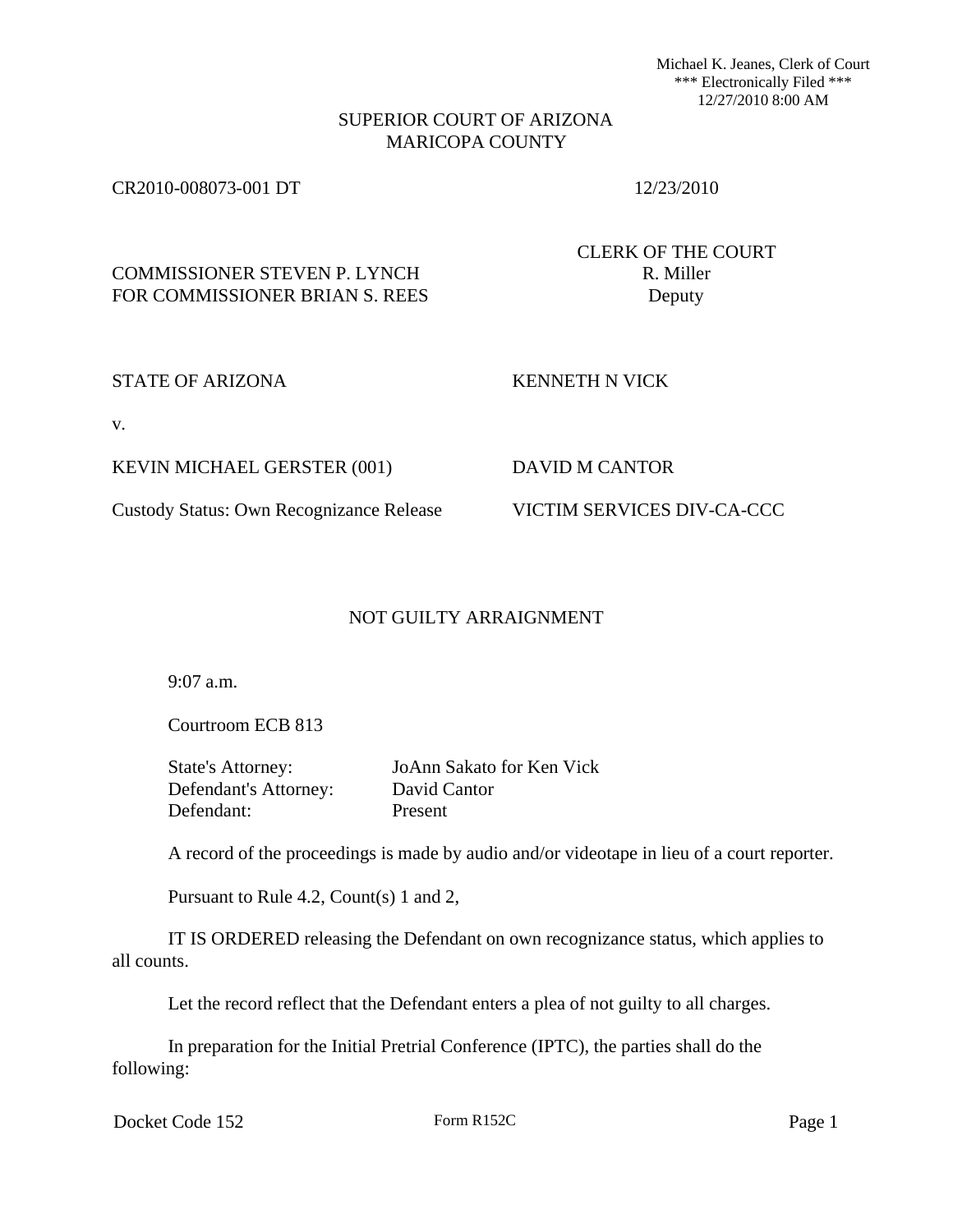## SUPERIOR COURT OF ARIZONA MARICOPA COUNTY

### CR2010-008073-001 DT 12/23/2010

1. The defense attorney shall conduct a conflicts check within the office to determine whether a conflict exists. If a conflict exists, counsel shall staff the conflict with the appropriate supervisor, and counsel shall file the appropriate Motion to Withdraw so new counsel can appear at the Initial Pretrial Conference.

2. Motions to Modify Release Conditions shall be heard at the Initial Pretrial Conference. Motions shall be filed with the assigned Commissioner not later than 10 days prior to the Initial Pretrial Conference.

3. If a plea agreement is extended by the State, the State shall extend the plea not later than 10 days before the Initial Pretrial Conference. Defense Counsel shall make reasonable efforts to present the plea to in custody defendants before the Initial Pretrial Conference.

4. Motion for Rule 11 Evaluations shall be heard at the Initial Pretrial Conference. Motions shall be filed with the assigned Commissioner not less than 10 days before the Initial Pretrial Conference.

5. Defense Counsel shall prepare and file a List of Specific Items of Discovery required under Rule 15.1 (b), but which were not disclosed. See Rule 15.2(e). Such list shall be filed with the assigned Commissioner not less than 5 days before the Initial Pretrial Conference.

6. All electronic media (audio tapes, CD's, etc.) or documents which require language translation shall be submitted to the Court Interpretation and Translation Department (CITS) on or before the IPTC hearing date.

ANY MOTION TO MODIFY RELEASE CONDITIONS, OR RULE 11 MOTIONS NOT FILED BEFORE THE INITIAL PRETRIAL CONFERENCE WILL BE HEARD AT THE COMPREHENSIVE PRETRIAL CONFERENCE BEFORE THE DESIGNATED MASTER CALENDAR JUDICIAL OFFICER. ALL MOTIONS SHALL BE IN WRITING WITH SPECIFIC FACTS TO SUPPORT THE MOTIONS.

This case is assigned to the Honorable Maria del Mar Verdin.

LET THE RECORD REFLECT the Defendant has provided proof of ten-print fingerprints in accordance with A.R.S. § 41-1750.

IT IS FURTHER ORDERED setting Initial Pretrial Conference for February 10, 2011, at 8:15 a.m. before Commissioner Lisa Roberts.